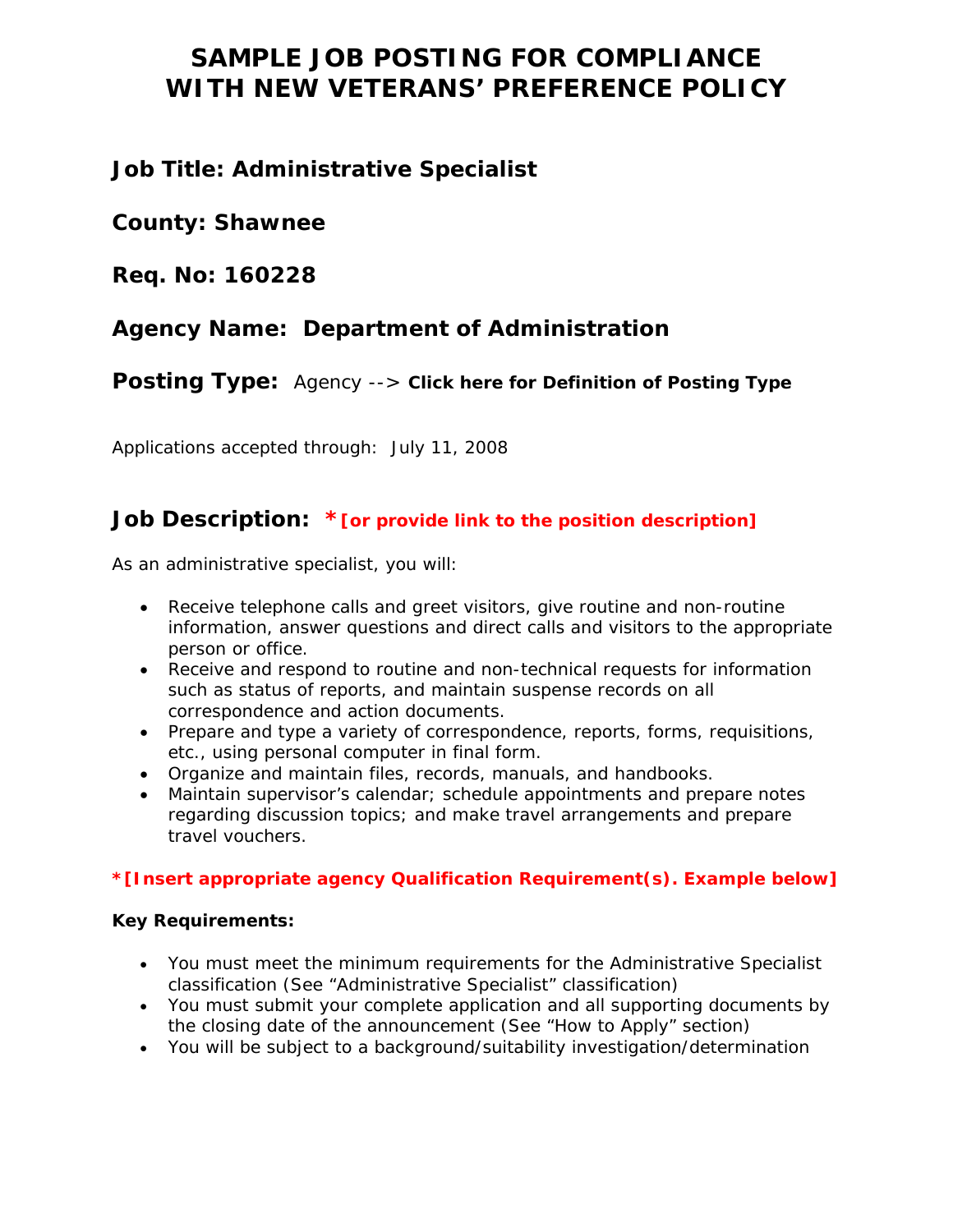#### **Minimum Qualifications Required:**

To meet the minimum requirements for this position, you must have: Two years of experience in general office, clerical and administrative support work. Education may be substituted for experience as determined relevant by the agency.

#### **Required Proficiency Skill(s):**

You must be able to type at least 40 words per minute (Word per minute are based on a 5 minute sample with three or fewer errors). You can self-certify by submitting a statement that you can type at this speed.

#### **Preferred Qualifications:**

## **\* [Insert appropriate agency Selection Process. Example below]**

#### **How You Will Be Evaluated:**

Once you complete and submit your application package, your application will be reviewed to ensure you meet the minimum requirements of the class. Next, your application will be evaluated and rated based on your ability to demonstrate the following minimum competency factors:

- **Knowledge of administrative procedures (making travel arrangements, maintaining supervisor's calendar, preparing time and attendance, ordering office supplies and equipment, establishing/maintaining files).**
- **Skill in the use of a variety of hardware/software to produce documents.**
- **Ability to deal effectively with others in order to provide information, assistance, or instructions to the general public.**
- **Ability to plan, organize, and prioritize work.**
- **Typing speed.**

Your résumé and/or supporting documentation will be verified. Please follow all instructions carefully. Errors or omissions may affect your rating or consideration for employment.

#### **What To Expect Next:**

Once your completed application package, including all required documents (see below) is received, an evaluation of your qualifications will be conducted in order to determine your ranking. Based on this ranking, you may be referred to the hiring manager for further consideration and possible interview.

## **\*[Insert appropriate agency Performance Standards. Example below]**

**Performance Standards:**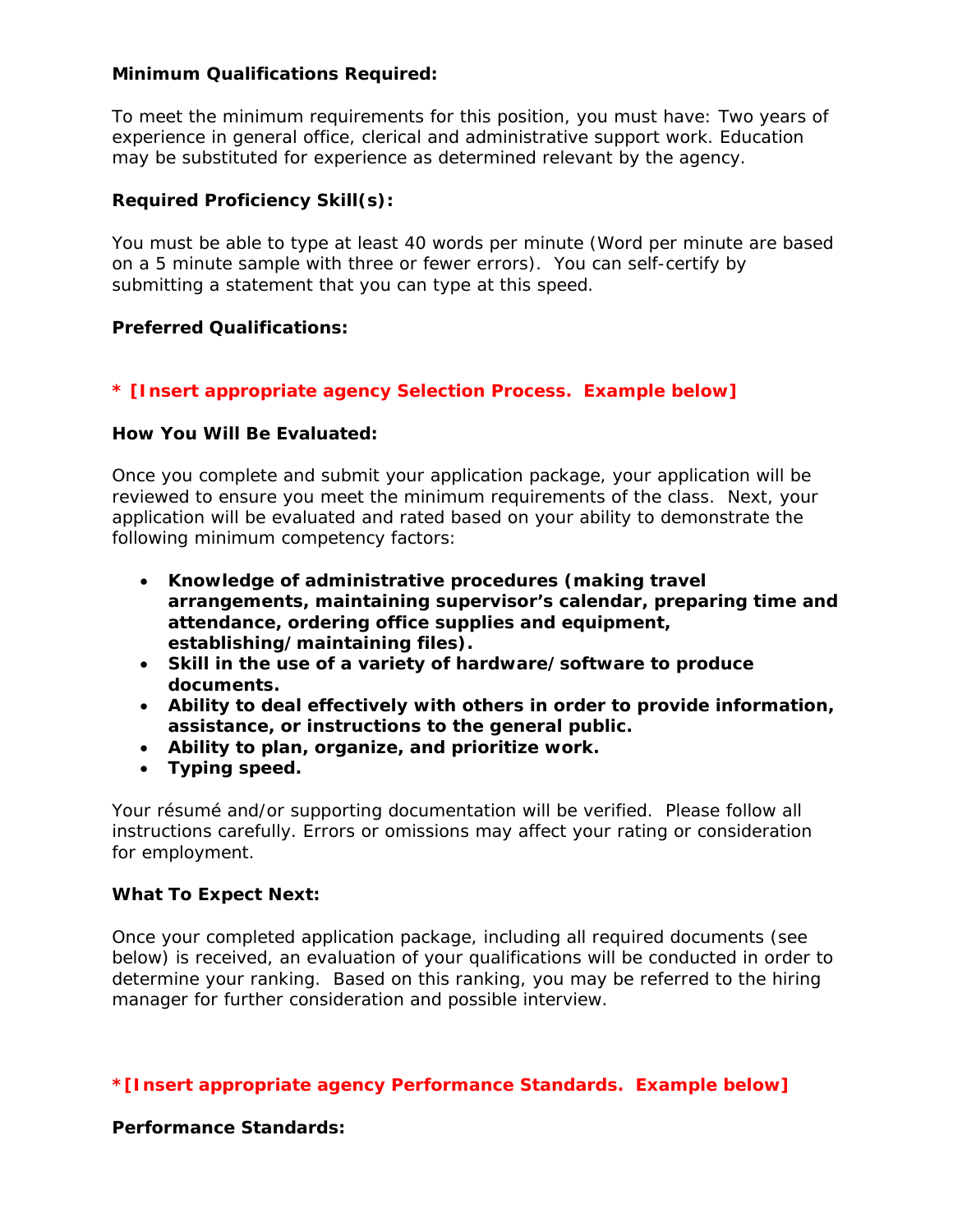To be successful, the expectation is that a candidate will be able to competently perform the routine tasks of the position with limited supervision by the end of the probation period.

# **How To Apply:**

**NOTE:** Submission of a résumé or an application alone IS NOT a complete application. This position requires the completion of additional forms and/or supplemental materials as described previously. Please carefully review the complete job announcement and the "How to Apply" instructions. Failure to provide the required information and/or materials will result in you not being considered for employment.

## **Required Documents:**

The following documents are required:

- **Résumé or application [Insert agency application form, if applicable]**
- **Self-certification statement that you can type 40 words per minute (if applicable).**
- **List of college courses, with credit hours, major(s), and grade point average or class ranking. (Prior to appointment, an official college transcript will be required.)**

#### **Contact Information: [Insert name of contact]** Phone: **[Insert contact's phone number including area code]**  TDD: **[Insert TDD phone number including area code]**  Email: **[Insert contact's email address]**

Individuals with disabilities are encouraged to contact the agency recruiter if reasonable accommodations are needed for any part of the application or hiring process.

## **\*[Insert VPE explanation. Example below]**

## **Veterans Preference' Eligible (VPE):**

Former military personnel or their spouse that have been verified as a "veteran" under K.S.A. 73-201 will receive an interview if they meet the minimum competency factors of the position. The veterans' preference laws do not guarantee the veteran a job. Positions are filled with the best qualified candidate as determine by the hiring manager. Additional VPE information can be found at http://da.ks.gov/ps/aaa/recruitment/veterans.htm

The Department of Administration is an Equal Opportunity Employer

# **SAMPLE NEWSPAPER AD FOR COMPLIANCE**